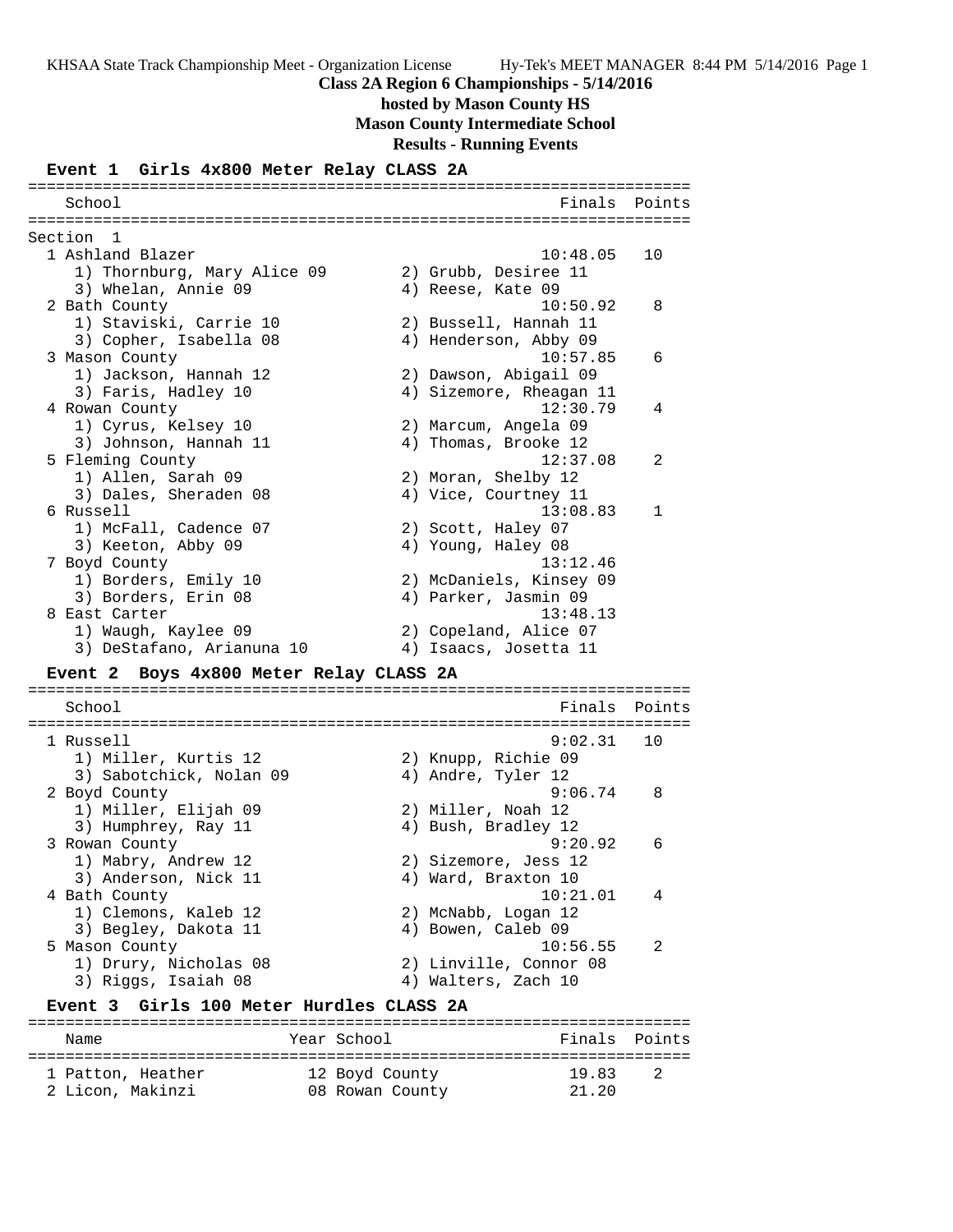KHSAA State Track Championship Meet - Organization License Hy-Tek's MEET MANAGER 8:44 PM 5/14/2016 Page 2

## **Class 2A Region 6 Championships - 5/14/2016**

## **hosted by Mason County HS Mason County Intermediate School Results - Running Events**

| Event 3 Girls 100 Meter Hurdles CLASS 2A |                                     |                |                |
|------------------------------------------|-------------------------------------|----------------|----------------|
|                                          |                                     |                |                |
| 3 Barber, Emily<br>4 Ott, Joanna         | 07 East Carter<br>08 Bath County    | 21.39<br>22.00 |                |
| 2<br>Section                             |                                     |                |                |
| 1 Reese, Hannah                          | 11 Ashland Blazer                   | 17.84          | 10             |
| 2 Onan, Lydia                            | 10 Ashland Blazer                   | 18.42          | 8              |
| 3 Purvis, Mackenzie                      | 12 Fleming County                   | 18.79          | 6              |
| 4 Rice, Kayla                            | 10 Boyd County                      | 19.52          | 4              |
| 5 Cross, Promise                         | 08 Rowan County                     | 19.89          | $\mathbf{1}$   |
| 6 Frodge, Jordan                         | 11 Mason County                     | 19.96          |                |
| 7 Franklin, Daria                        | 10 Russell                          | 19.97          |                |
| 8 Martin, Olivia                         | 09 Russell                          | 20.47          |                |
| 9 Conley, Gwenn                          | 12 Bath County                      | 21.01          |                |
| Event 4 Boys 110 Meter Hurdles CLASS 2A  |                                     |                | -------        |
| Name                                     | Year School                         | Finals         | Points         |
| Section<br>1                             |                                     |                |                |
| 1 Stevens, Christopher                   | 11 Lawrence County                  | 22.66          |                |
| 2 Markwell, Garrison                     | 09 Rowan County                     | 24.25          |                |
| Section <sub>2</sub>                     |                                     |                |                |
| 1 Stump, Ryan                            | 10 Russell                          | 16.89          | 10             |
| 2 Garrison, Brendon                      | 12 Mason County                     | 17.80          | 8              |
| 3 Caines, Isaac                          | 09 Ashland Blazer                   | 19.35          | 6              |
| 4 Hedges, Billy                          | 12 Bath County                      | 20.45          | 4              |
| 5 Boehm, Drey                            | 11 Russell                          | 20.52          | 2              |
| 6 Taylor, Cameron                        | 11 Boyd County                      | 21.10          | $\mathbf{1}$   |
| 7 Coldiron, Frank<br>8 Carrol, Brady     | 10 Greenup County<br>11 Boyd County | 21.37<br>21.96 |                |
| 9 Whitten, Tanner                        | 11 Bath County                      | 22.22          |                |
| Event 5 Girls 100 Meter Dash CLASS 2A    |                                     |                |                |
|                                          |                                     |                |                |
| Name                                     | Year School                         | Finals         | Points         |
| Section<br>1                             |                                     |                |                |
| 1 Crouch, Lexie                          | 11 Bath County                      | 16.81          |                |
| 2 Cales, Alonna                          | 08 East Carter                      | 17.60          |                |
| Section <sub>2</sub>                     |                                     |                |                |
| 1 Nimblett, Halee                        | 10 Russell                          | 15.71          |                |
| 2 Stephenson, Nicole                     | 11 Greenup County                   | 15.78          |                |
| 3 Granillo, Zayla                        | 09 Lawrence County                  | 15.89          |                |
| 4 Andre, Kaylie                          | 11 Russell                          | 16.22          |                |
| 5 Barker, Erin                           | 08 Bath County                      | 16.52          |                |
| -- Dunaway, Carley                       | 09 Fleming County                   | FS             |                |
| Section 3                                |                                     |                |                |
| 1 Barber, Rachael<br>2 Spencer, Daniell  | 11 Ashland Blazer                   | 13.77<br>13.97 | 10<br>8        |
| 3 Chapman, Hathlyn                       | 12 Boyd County<br>10 Rowan County   | 14.08          | 6              |
| 4 King, Tea                              | 09 Mason County                     | 14.30          | $\overline{4}$ |
| 5 Robinson, Kaylee                       | 12 Ashland Blazer                   | 14.71          | $\overline{a}$ |
| 6 Hampton, Destine                       | 10 Rowan County                     | 15.36          | $\mathbf{1}$   |
| 7 Johns, Iyanna                          | 09 Mason County                     | 15.38          |                |
| 8 Jackson, Alondra                       | 10 Fleming County                   | 15.51          |                |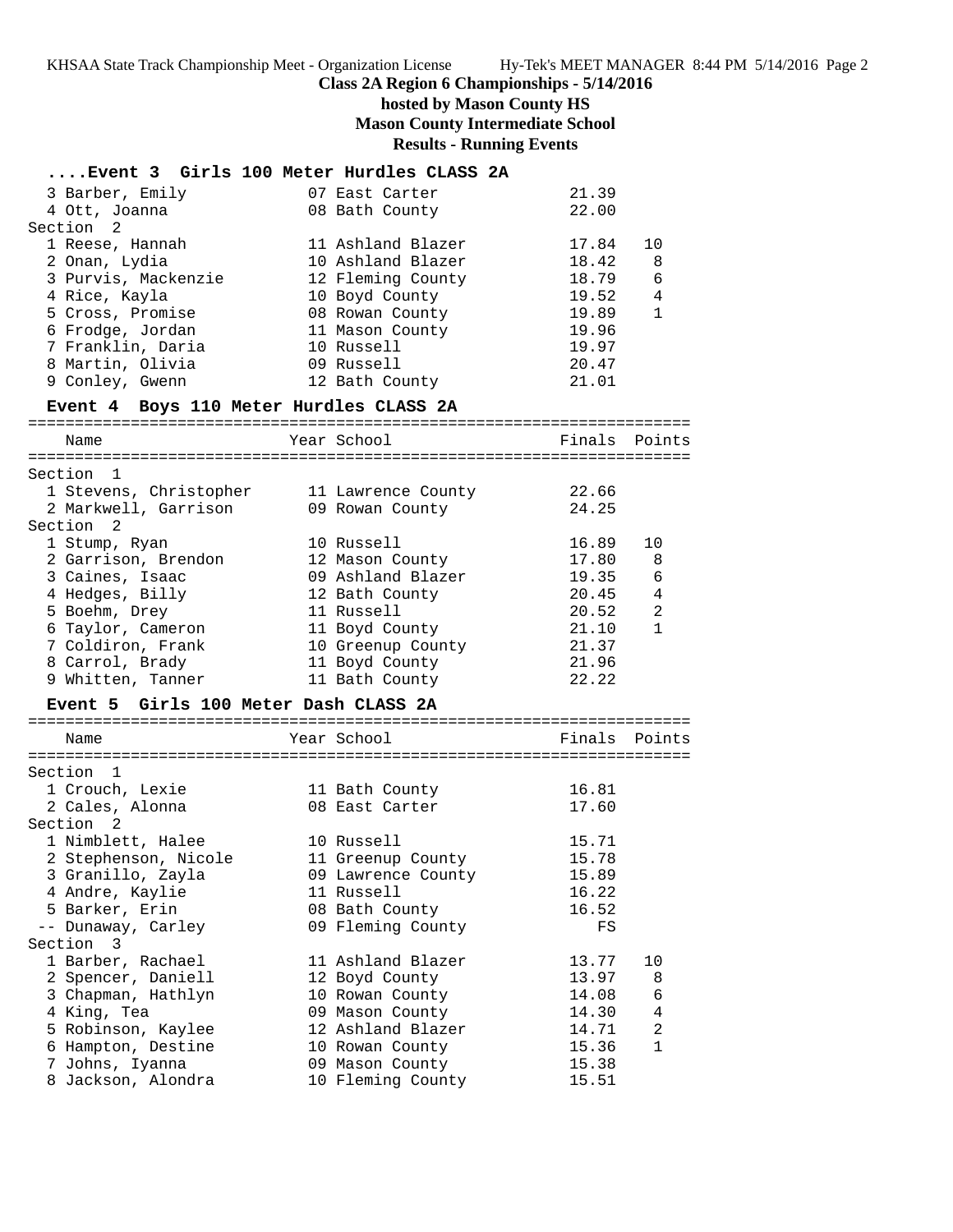KHSAA State Track Championship Meet - Organization License Hy-Tek's MEET MANAGER 8:44 PM 5/14/2016 Page 3 **Class 2A Region 6 Championships - 5/14/2016 hosted by Mason County HS Mason County Intermediate School Results - Running Events**

**....Event 5 Girls 100 Meter Dash CLASS 2A** 9 Wall, Maggie 11 Boyd County 15.76 **Event 6 Boys 100 Meter Dash CLASS 2A** ======================================================================= Year School Finals Points ======================================================================= Section 1 1 Miller, Noah 12 Boyd County 12.93 2 Marsh, Michael 12 East Carter 13.64 Section 2 1 Ramey, Hayden 08 Fleming County 12.85 2 Whitehead, Donov 10 Boyd County 13.00 3 Vonderbrink, Logan 11 Mason County 13.14 4 Humphrey, Diamantee 12 Fleming County 13.19 5 Phillips, Darin 12 East Carter 13.51 6 Rose, Noah 09 Lawrence County 13.88 7 Stone, Parker 09 Lewis County 14.72 8 Hall, Benji 10 Lewis County 14.78 Section 3 1 Barker, Sam 12 Bath County 11.94 10 2 Wright, Jake 11 Greenup County 12.03 8 3 Harper, Vincent 10 Rowan County 12.10 6 4 Stewart, Devante 12 Mason County 12.22 4 5 Duvall, Landen 09 Russell 12.46 2 6 George, Jakob 11 Russell 12.67 1 7 Fannin, Connor 12 Ashland Blazer 12.72 8 Krolikowski, Kris 12 Bath County 12.86 9 Ferguson, Zeke 09 Rowan County 13.41 **Event 7 Girls 4x200 Meter Relay CLASS 2A** ======================================================================= School **Finals Points** ======================================================================= Section 1<br>1 Bath County 1 Bath County 2:12.08 1) Conley, Gwenn 12 2) Ott, Joanna 08 3) Oldfield, Amelia 07 4) Blackburn, Makayla 08 Section 2 1 Ashland Blazer 1:52.39 10 1) Barber, Rachael 11 2) Rymer, Sarah 10 3) Onan, Lydia 10 4) Reese, Hannah 11 2 Mason County 1:56.99 8 1) Kumler, Erin 10 2) Greene, Leah 11 3) Scilley, Marissa 10 4) King, Tea 09 3 Fleming County 2:00.42 6 1) Jackson, Alondra 10 2) Montgomery, Melanie 11 3) Fearin, Abby 12 4) Purvis, Mackenzie 12 4 Rowan County 2:07.08 4 1) Fannin, Presley 08 2) Mullins, Makenzie 08 3) Marcum, Angela 09 4) Mays, Reagan 08 5 Boyd County 2:08.09 2 1) Wall, Maggie 11 2) Henderson, Baylee 12 3) Branham, Crystal 11 4) Patton, Heather 12 6 East Carter 2:08.57 1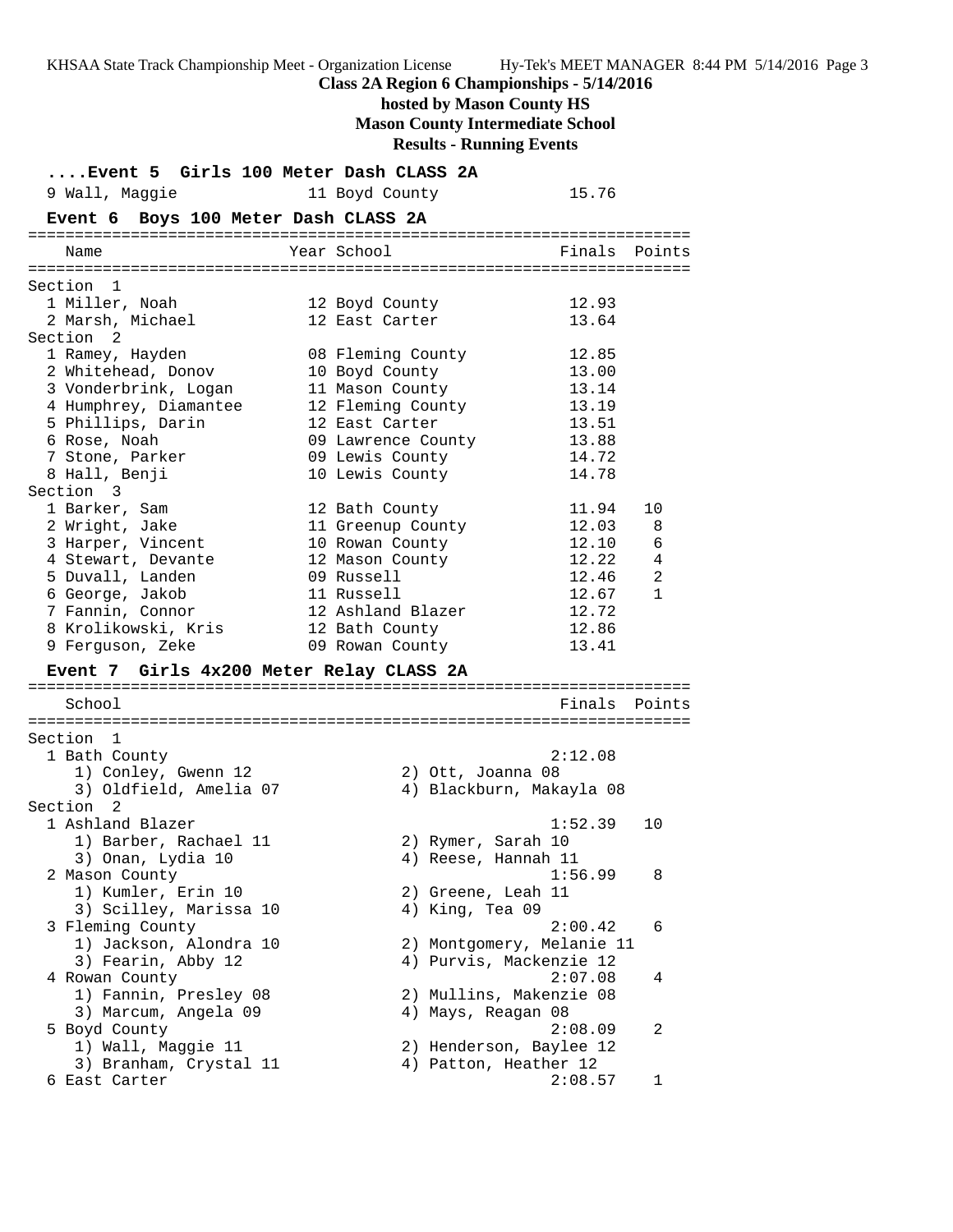KHSAA State Track Championship Meet - Organization License Hy-Tek's MEET MANAGER 8:44 PM 5/14/2016 Page 4

## **Class 2A Region 6 Championships - 5/14/2016**

# **hosted by Mason County HS Mason County Intermediate School**

**Results - Running Events**

| Event 7  Girls 4x200 Meter Relay CLASS 2A                          |                                                        |              |
|--------------------------------------------------------------------|--------------------------------------------------------|--------------|
| 1) Bender, Kaity 10<br>3) Morrison, Lanie 11<br>7 Russell          | 2) Knipp, Katie 11<br>4) Tuthill, Sayler 11<br>2:08.66 |              |
| 1) Martin, Olivia 09<br>3) Nimblett, Halee 10<br>-- Greenup County | 2) Brooks, Dasia 11<br>4) Burch, Megan 09<br>DQ        | Interference |
| 1) Dupuy, Ashton 11<br>3) Ballard, Shelby 10                       | 2) Smith, Max 11<br>4) Stephenson, Nicole 11           |              |
| Event 8 Boys 4x200 Meter Relay CLASS 2A                            | ==========                                             |              |
| School                                                             | Finals                                                 | Points       |
| Section<br>$\overline{1}$                                          |                                                        |              |
| 1 Russell                                                          | 1:38.07                                                | 10           |
| 1) Duvall, Landen 09<br>3) Cole, Spencer 12                        | 2) Boehm, Drey 11<br>4) George, Jakob 11               |              |
| 2 Greenup County                                                   | 1:38.35                                                | 8            |
| 1) Byrd, Ryan 12                                                   | 2) Dillon, Ross 11                                     |              |
| 3) Ailster, Peyton 11                                              | 4) Mauk, Andrew 12                                     |              |
| 3 Bath County<br>1) Krolikowski, Kris 12<br>3) Oldfield, Alden 10  | 1:38.75<br>2) McCarty, Bryson 10<br>4) Barker, Sam 12  | 6            |
| 4 Boyd County                                                      | 1:42.61                                                | 4            |
| 1) Whitehead, Donov 10                                             | 2) Riggs, Noah 11                                      |              |
| 3) Burroughs, Brandon 11                                           | 4) Sargent, Cameron 12                                 |              |
| -- Rowan County                                                    | DNF                                                    |              |
| 1) Ferguson, Zeke 09<br>3) Tansil, Noah 10                         | 2) Price, Spencer 11<br>4) Harper, Vincent 10          |              |
| Girls 1600 Meter Run CLASS 2A<br>Event 9                           |                                                        |              |
|                                                                    |                                                        |              |

| Name                    | Year School       | Finals  | Points |
|-------------------------|-------------------|---------|--------|
| 1 Gibson, Courtney      | 12 Boyd County    | 5:41.83 | 10     |
| 2 Hill, Aubrey          | 07 Russell        | 5:50.54 | 8      |
| 3 Thornburg, Mary Alice | 09 Ashland Blazer | 5:52.47 | 6      |
| 4 Adkins, Kaitlyn       | 08 Greenup County | 6:01.87 | 4      |
| 5 Copher, Isabella      | 08 Bath County    | 6:10.48 | 2      |
| 6 Sizemore, Rheagan     | 11 Mason County   | 6:13.71 | 1      |
| 7 Leet, Olivia          | 11 Fleming County | 6:16.18 |        |
| 8 Faris, Hayden         | 07 Mason County   | 6:17.58 |        |
| 9 Cyrus, Kelsey         | 10 Rowan County   | 6:24.04 |        |
| 10 Dales, Sheraden      | 08 Fleming County | 6:24.61 |        |
| 11 Cantrell, Peyton     | 11 Russell        | 6:26.10 |        |
| 12 Bussell, Hannah      | 11 Bath County    | 6:40.37 |        |
| 13 Whelan, Annie        | 09 Ashland Blazer | 6:49.54 |        |
| 14 May, Heather         | 11 Greenup County | 6:51.94 |        |
| 15 McDaniels, Kinsey    | 09 Boyd County    | 7:01.20 |        |
| 16 Dewitt, Brianna      | 11 Rowan County   | 7:43.82 |        |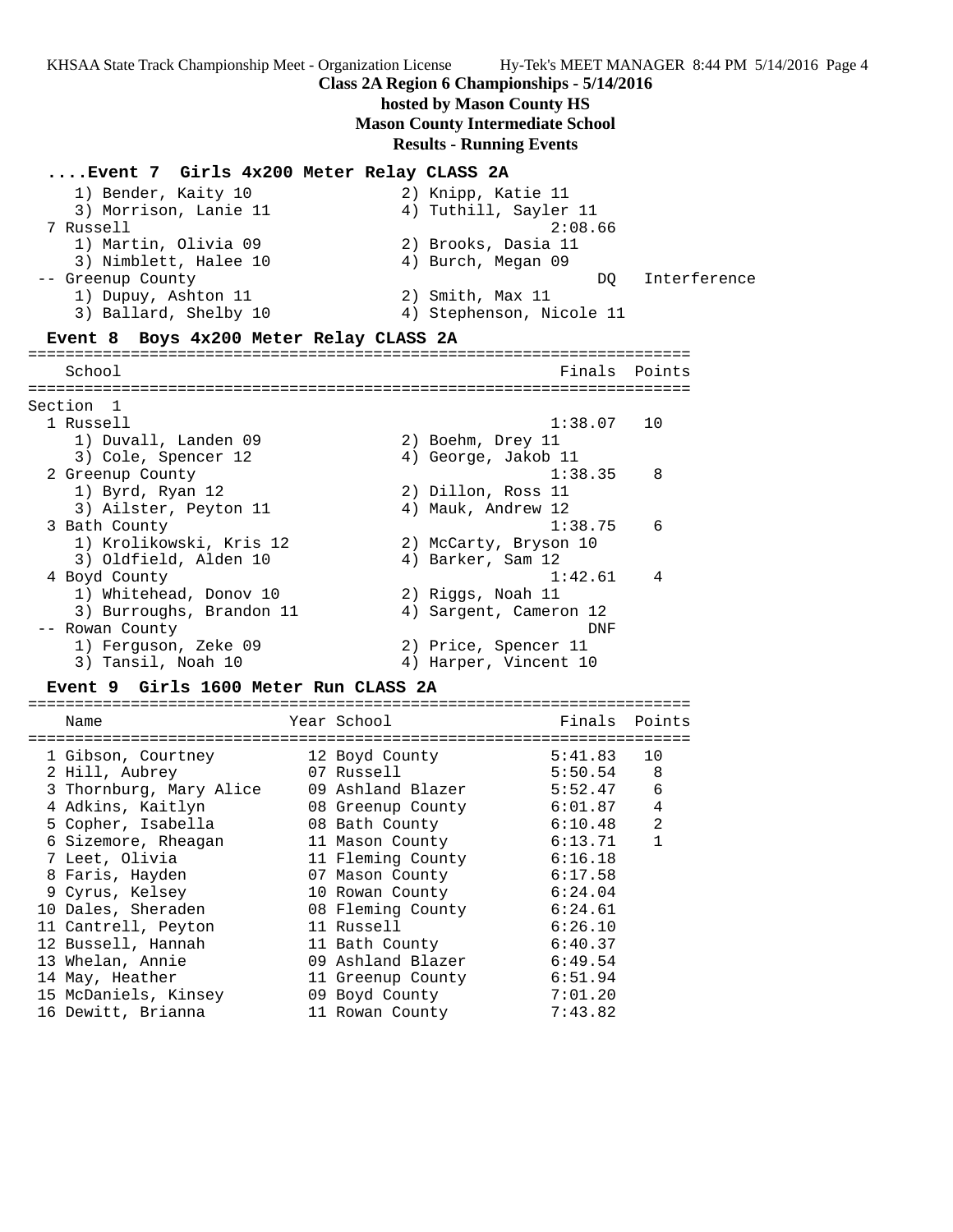# **hosted by Mason County HS**

**Mason County Intermediate School**

**Results - Running Events**

#### **Event 10 Boys 1600 Meter Run CLASS 2A**

| Name                                      | Year School        | Finals                   | Points       |
|-------------------------------------------|--------------------|--------------------------|--------------|
|                                           |                    |                          |              |
| 1 Andre, Tyler                            | 12 Russell         | 4:55.28                  | 10           |
| 2 Miller, Elijah                          | 09 Boyd County     | 4:57.41                  | 8            |
| 3 Anderson, Nick                          | 11 Rowan County    | 4:58.83                  | 6            |
| 4 Sparks, Eric                            | 10 Boyd County     | 5:06.10                  | 4            |
| 5 Applegate, Robert                       | 10 Fleming County  | 5:08.39                  | 2            |
| 6 Ward, Braxton                           | 10 Rowan County    | 5:13.84                  | $\mathbf{1}$ |
| 7 Adams, Deven                            | 10 East Carter     | 5:14.28                  |              |
| 8 Boyle, Dylan                            | 11 Ashland Blazer  | 5:16.20                  |              |
| 9 McNabb, Logan                           | 12 Bath County     | 5:23.15                  |              |
| 10 Elkins, Austin                         | 11 Russell         | 5:27.75                  |              |
| 11 Grubb, Justin                          | 11 Ashland Blazer  | 5:30.58                  |              |
| 12 Bowen, Caleb                           | 09 Bath County     | 5:30.59                  |              |
| 13 Johnson, Luke                          | 10 Greenup County  | 5:34.15                  |              |
| 14 Linville, Connor                       | 08 Mason County    | 5:41.04                  |              |
| 15 Skidmore, Tyler                        | 11 Lewis County    | 5:47.75                  |              |
| 16 Kissell, Cody                          | 08 Fleming County  | 5:49.68                  |              |
| 17 Twigg, Dameon                          | 07 Greenup County  | 5:53.92                  |              |
| 18 Giles, Curtis                          | 08 East Carter     | 5:54.98                  |              |
| 19 Rose, Noah                             | 09 Lawrence County | 6:10.15                  |              |
| Event 11 Girls 4x100 Meter Relay CLASS 2A |                    |                          |              |
|                                           |                    |                          |              |
| School                                    |                    | Finals                   | Points       |
|                                           |                    |                          |              |
| 1 Bath County                             |                    | 1:00.97                  |              |
| 1) Barker, Erin 08                        |                    | 2) Crouch, Emma 07       |              |
| 3) Crouch, Lexie 11                       |                    | 4) Blackburn, Makayla 08 |              |
| Section 2                                 |                    |                          |              |
| 1 Ashland Blazer                          |                    | 54.60                    | 10           |
| 1) Rymer, Sarah 10                        |                    | 2) Onan, Lydia 10        |              |
| 3) Thornburg, Alaina 11                   |                    | 4) Reese, Kate 09        |              |
| 2 Mason County                            |                    | 55.07                    | 8            |
| 1) King, Tea 09                           |                    | 2) Greene, Leah 11       |              |
| 3) Scilley, Marissa 10                    |                    | 4) Johns, Iyanna 09      |              |
| 3 Rowan County                            |                    | 55.90                    | 6            |
| 1) Chapman, Hathlyn 10                    |                    | 2) Kenney, Abigail 12    |              |
| 3) Smith, Savanna 12                      |                    | 4) Hampton, Destine 10   |              |
| 4 Fleming County                          |                    | 56.07                    | 4            |
| 1) Jackson, Alondra 10                    |                    | 2) Dunaway, Carley 09    |              |
| 3) Montgomery, Melanie 11                 |                    | 4) Hackworth, Baylee 09  |              |
| 5 Greenup County                          |                    | 56.49                    | 2            |
| 1) Dupuy, Ashton 11                       |                    | 2) Smith, Max 11         |              |
| 3) Sewell, Rudy 12                        |                    | 4) Stephenson, Nicole 11 |              |
| 6 East Carter                             |                    | 56.90                    | 1            |
| 1) Gallion, Kayle 10                      |                    | 2) Morrison, Lanie 11    |              |
| 3) Boggs, Emilee 11                       |                    | 4) Bender, Kaity 10      |              |
| 7 Russell                                 |                    | 58.31                    |              |
| 1) Cassity, Savanna 09                    |                    | 2) Brooks, Dasia 11      |              |
| 3) Andre, Kaylie 11                       |                    | 4) Nimblett, Halee 10    |              |
| 8 Boyd County                             |                    | 58.74                    |              |
| 1) Wall, Maggie 11                        |                    | 2) Henderson, Baylee 12  |              |
| 3) Branham, Crystal 11                    |                    | 4) Patton, Heather 12    |              |
|                                           |                    |                          |              |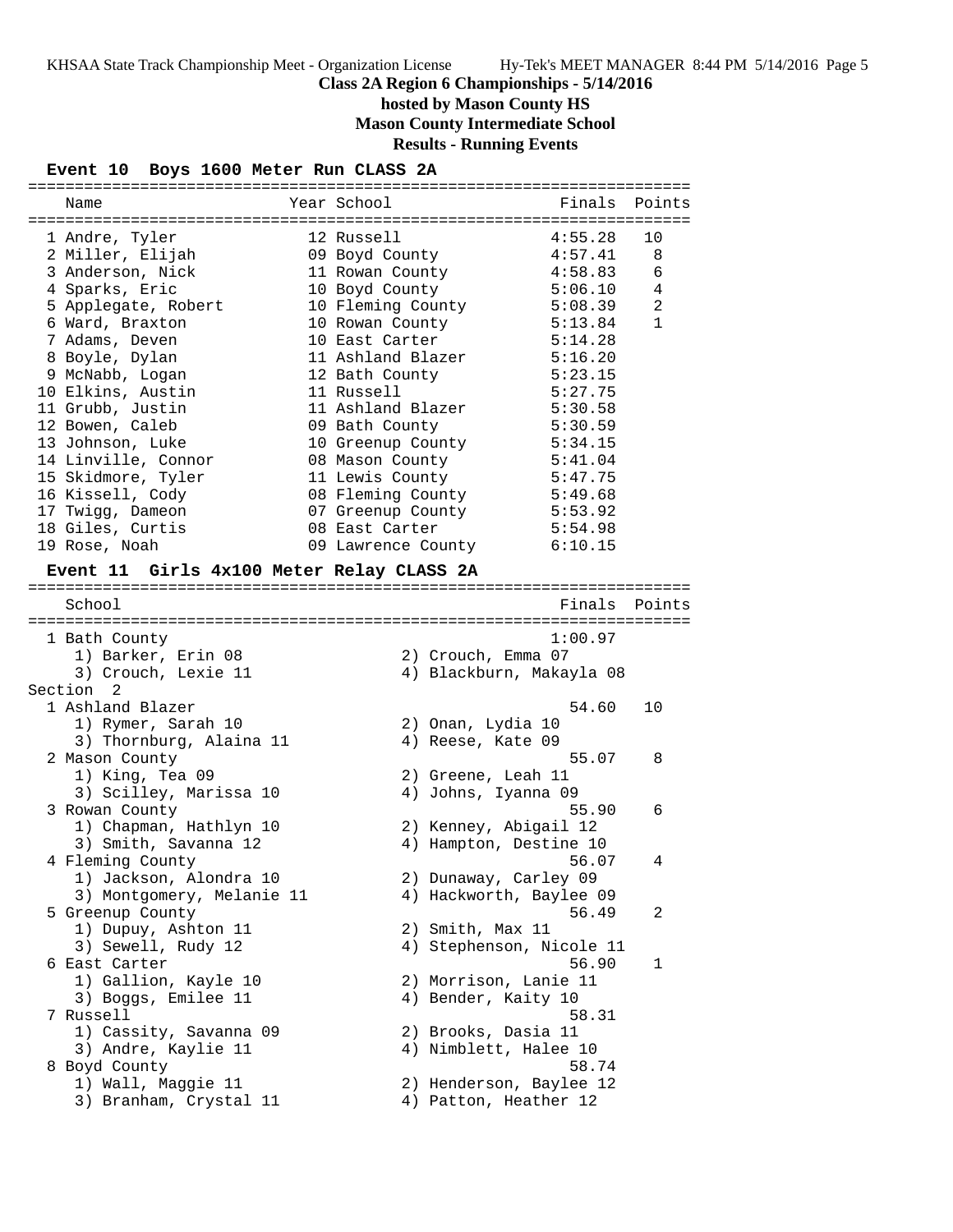# **hosted by Mason County HS**

**Mason County Intermediate School**

**Results - Running Events**

#### **Event 12 Boys 4x100 Meter Relay CLASS 2A**

| School                    | Finals                | Points         |
|---------------------------|-----------------------|----------------|
| Section<br>$\overline{1}$ |                       |                |
| 1 Greenup County          | 46.19                 | 10             |
| 1) Byrd, Ryan 12          | 2) Dillon, Ross 11    |                |
| 3) Wright, Jake 11        | 4) Mauk, Andrew 12    |                |
| 2 Bath County             | 46.63                 | 8              |
| 1) Krolikowski, Kris 12   | 2) Oldfield, Alden 10 |                |
| 3) Easton, Layne 11       | 4) Barker, Sam 12     |                |
| 3 Russell                 | 46.67                 | 6              |
| 1) Duvall, Landen 09      | 2) Boehm, Drey 11     |                |
| 3) Cole, Spencer 12       | 4) George, Jakob 11   |                |
| 4 Rowan County            | 48.11                 | 4              |
| 1) Ferguson, Zeke 09      | 2) Price, Spencer 11  |                |
| 3) Tansil, Noah 10        | 4) Harper, Vincent 10 |                |
| 5 Boyd County             | 49.46                 | $\mathfrak{D}$ |
| 1) Whitehead, Donov 10    | 2) Riggs, Noah 11     |                |
| 3) Sargent, Cameron 12    | 4) Meade, Landon 09   |                |

#### **Event 13 Girls 400 Meter Dash CLASS 2A**

======================================================================= Name Year School Finals Points ======================================================================= 1 Strange, Kylee 11 Bath County 1:19.64 2 Borders, Erin 08 Boyd County 1:20.21 3 Green, Zayda 09 Rowan County 1:33.32 Section 2 1 Granillo, Zayla 09 Lawrence County 1:12.75 2 Parker, Jasmin 09 Boyd County 1:13.83 3 Oldfield, Amelia 07 Bath County 1:14.22 4 Vice, Courtney 11 Fleming County 1:17.07 5 Taylor, Shelby 11 Lawrence County 1:21.96 6 Copeland, Alice 07 East Carter 1:23.52 Section 3 1 Robinson, Kaylee 12 Ashland Blazer 1:03.65 10 2 Lewis, Kaylee 08 East Carter 1:05.64 8 3 Faris, Hadley 10 Mason County 1:06.75 6 4 Jackson, Hannah 12 Mason County 1:07.89 4 5 Reese, Kate 09 Ashland Blazer 1:08.49 2 6 Peyton, Riley 09 Rowan County 1:11.12 1 7 Cropper, Gabby 08 Fleming County 1:11.50 8 Burch, Megan 09 Russell 1:13.85 **Event 14 Boys 400 Meter Dash CLASS 2A** ======================================================================= Name The Year School The Finals Points ======================================================================= Section 1

 1 Castle, Randall 09 East Carter 1:06.12 2 Heath, Marshall 12 Ashland Blazer 1:08.47 3 Loughery, Christopher 11 Lawrence County 1:12.32

 1 Gumm, Ryan 09 East Carter 1:02.27 2 Cornett, Chandler 10 Rowan County 1:03.03

Section 2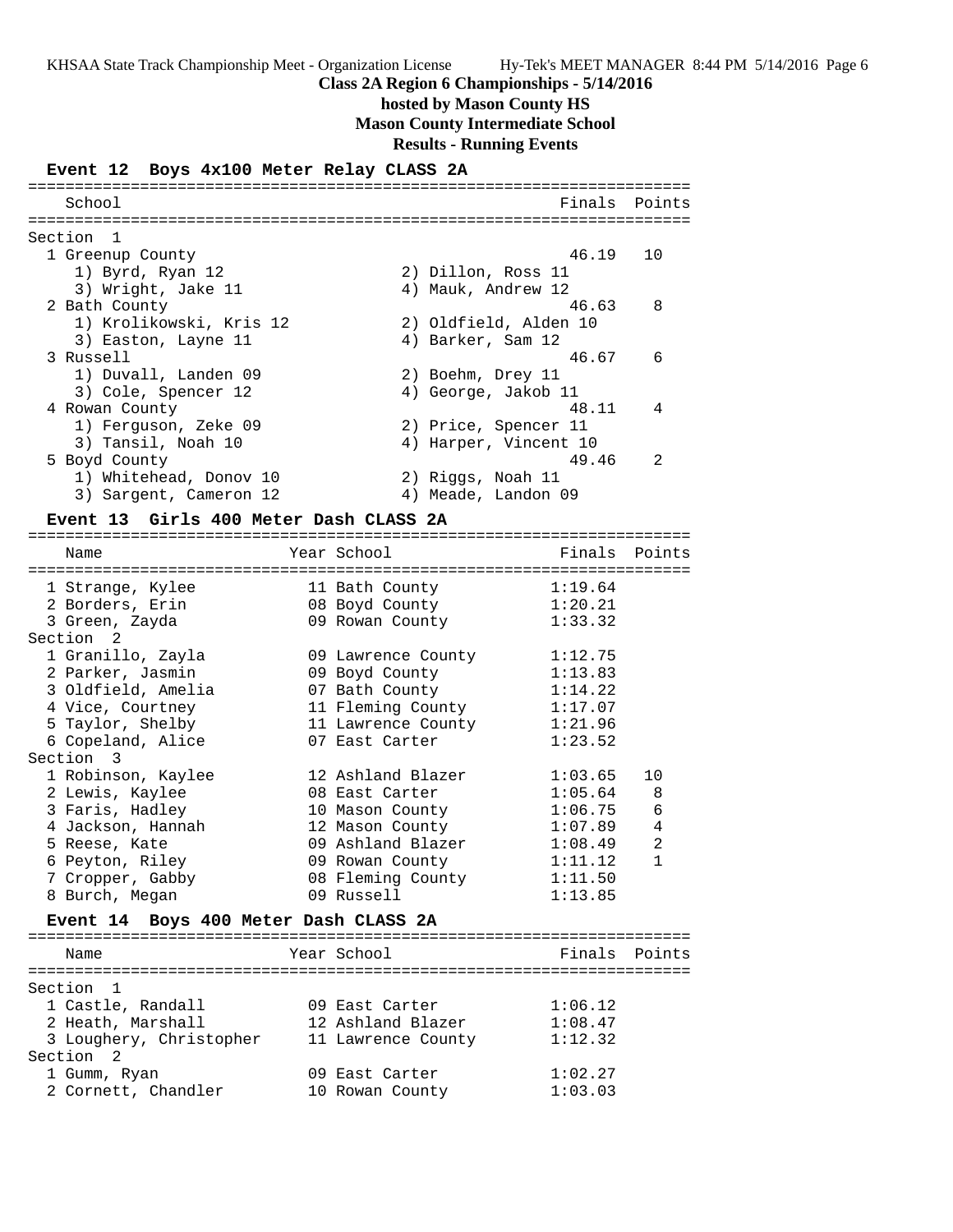## **hosted by Mason County HS Mason County Intermediate School Results - Running Events**

|                                           | Event 14 Boys 400 Meter Dash CLASS 2A |               |                |
|-------------------------------------------|---------------------------------------|---------------|----------------|
| 3 Marcum, Brandon                         | 12 Rowan County                       | 1:03.06       |                |
| 4 Hedges, Billy                           | 12 Bath County                        | 1:08.03       |                |
| Section 3                                 |                                       |               |                |
| 1 Fannin, Connor                          | 12 Ashland Blazer                     | 54.21         | 10             |
| 2 Hitch, Jacob                            | 11 Fleming County                     | 55.36         | 8              |
| 3 Vincent, Connor                         | 12 Boyd County                        | 56.19         | 6              |
| 4 Miller, Kurtis                          | 12 Russell                            | 57.07         | 4              |
| 5 Ramey, Hayden                           | 08 Fleming County                     | 57.69         | 2              |
| 6 Kouns, Brayden                          | 12 Russell                            | 59.67         | $\mathbf{1}$   |
| 7 Humphrey, Ray                           | 11 Boyd County                        | 1:00.81       |                |
| 8 McCarty, Bryson                         | 10 Bath County                        | 1:01.38       |                |
| Event 15 Girls 300 Meter Hurdles CLASS 2A |                                       |               |                |
|                                           |                                       |               |                |
| Name                                      | Year School                           | Finals        | Points         |
| Section 1                                 |                                       |               |                |
| 1 Cross, Promise                          | 08 Rowan County                       | 56.42         |                |
| 2 Marcum, Angela                          | 09 Rowan County                       | 59.07         |                |
| 3 Rice, Kayla                             | 10 Boyd County                        | 59.09         |                |
| 4 Cassity, Savanna                        | 09 Russell                            | 59.81         |                |
| 5 Whitt, Caroline                         | 08 Bath County                        | 1:02.31       |                |
| 6 Oney, Cristina                          | 08 Bath County                        | 1:13.92       |                |
| Section <sub>2</sub>                      |                                       |               |                |
| 1 Frodge, Jordan                          | 11 Mason County                       | 50.05         | 10             |
| 2 Fearin, Abby                            | 12 Fleming County                     | 52.58         | 8              |
| 3 Reese, Hannah                           | 11 Ashland Blazer                     | 53.18         | 6              |
| 4 Onan, Lydia                             | 10 Ashland Blazer                     | 53.24         | $\overline{4}$ |
| 5 Kumler, Erin                            | 10 Mason County                       | 55.39         | 2              |
| 6 Purvis, Mackenzie                       | 12 Fleming County                     | 56.02         | $\mathbf{1}$   |
| 7 Martin, Olivia                          | 09 Russell                            | 58.26         |                |
| 8 Barber, Emily                           | 07 East Carter                        | 1:00.47       |                |
| Event 16 Boys 300 Meter Hurdles CLASS 2A  |                                       |               |                |
|                                           |                                       |               |                |
| Name                                      | Year School                           | Finals Points |                |
|                                           |                                       |               |                |
| $\overline{\phantom{0}}$<br>Section       |                                       |               |                |
| 1 Whitten, Tanner                         | 11 Bath County                        | 53.09         |                |
| 2 Giles, Curtis                           | 08 East Carter                        | 53.44         |                |
| 3 Carrol, Brady                           | 11 Boyd County                        | 54.49         |                |
| 4 Kissell, Daniel                         | 11 Fleming County                     | 55.97         |                |
| Section 2                                 |                                       |               |                |
| 1 Garrison, Brendon                       | 12 Mason County                       | 42.57         | 10             |
| 2 Stump, Ryan                             | 10 Russell                            | 44.54         | 8              |
| 3 Mabry, Andrew                           | 12 Rowan County                       | 45.60         | 6              |
| 4 Callihan, Austin                        | 12 East Carter                        | 49.20         | 4              |
| 5 Griffitt, Scotty                        | 09 Fleming County                     | 49.77         | 2              |
| 6 Begley, Dakota                          | 11 Bath County                        | 50.28         | $\mathbf{1}$   |
| 7 Boehm, Drey                             | 11 Russell                            | 50.47         |                |
| 8 Taylor, Cameron                         | 11 Boyd County                        | 50.83         |                |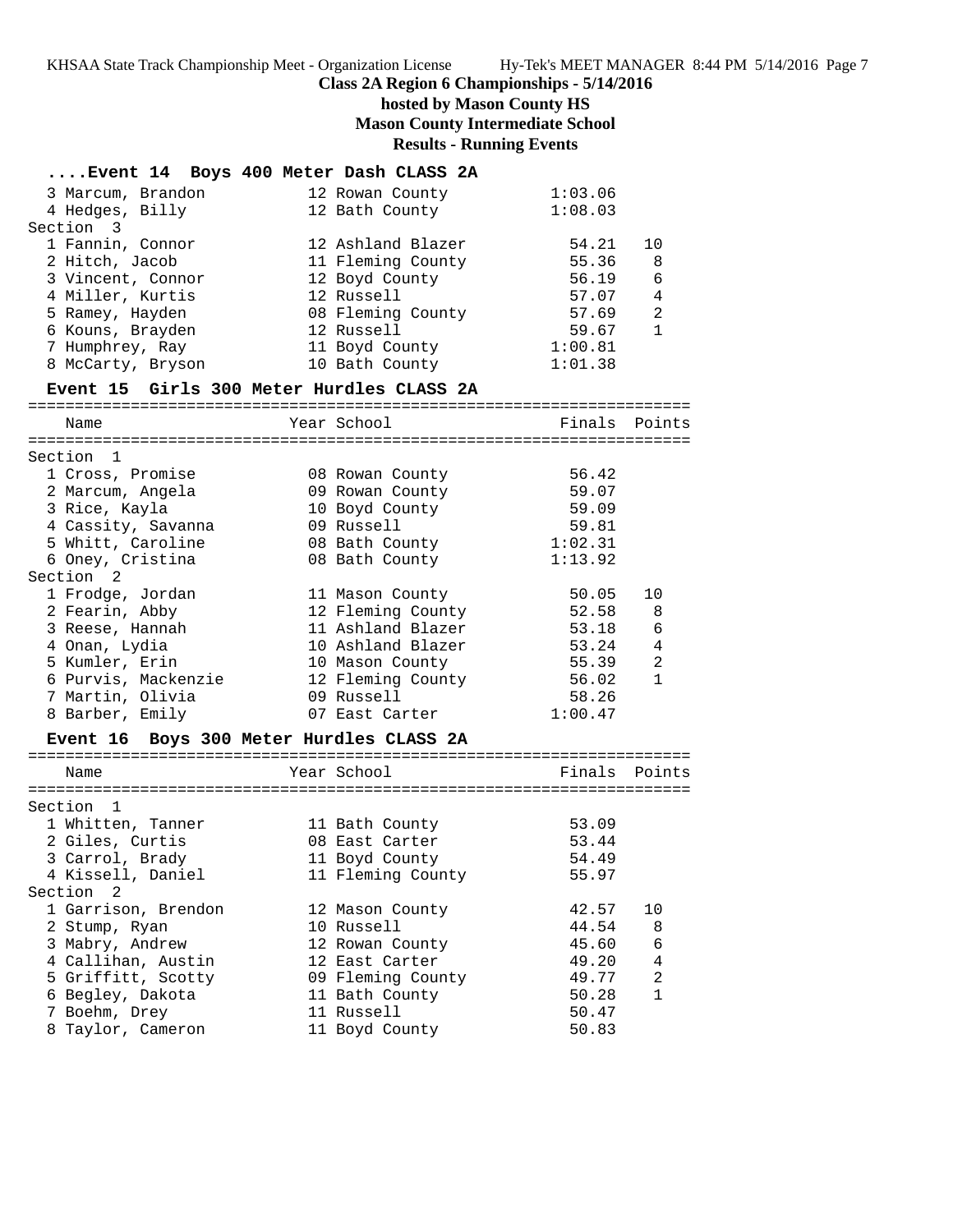# **hosted by Mason County HS**

**Mason County Intermediate School**

**Results - Running Events**

#### **Event 17 Girls 800 Meter Run CLASS 2A**

| Name                                             | Year School        | Finals  | Points         |
|--------------------------------------------------|--------------------|---------|----------------|
|                                                  |                    |         |                |
| Section<br>1                                     |                    |         |                |
| 1 Hill, Aubrey                                   | 07 Russell         | 2:33.44 | 10             |
| 2 Gibson, Courtney                               | 12 Boyd County     | 2:34.37 | 8              |
| 3 Henderson, Abby                                | 09 Bath County     | 2:37.62 | 6              |
| 4 Sizemore, Rheagan                              | 11 Mason County    | 2:39.10 | 4              |
| 5 Grubb, Desiree                                 | 11 Ashland Blazer  | 2:44.01 | $\overline{a}$ |
| 6 Dyer, Madison                                  | 12 East Carter     | 2:48.97 | $\mathbf{1}$   |
| 7 Copher, Isabella                               | 08 Bath County     | 2:54.50 |                |
| 8 Dales, Sheraden                                | 08 Fleming County  | 2:57.66 |                |
| 9 Bevins, Josie                                  | 07 Ashland Blazer  | 2:57.80 |                |
| 10 Reid, Christen                                | 12 Fleming County  | 2:59.48 |                |
| 11 Cantrell, Peyton                              | 11 Russell         | 3:09.81 |                |
| 12 Johnson, Hannah                               |                    | 3:10.37 |                |
|                                                  | 11 Rowan County    |         |                |
| 13 May, Heather                                  | 11 Greenup County  | 3:13.28 |                |
| 14 Taylor, Shelby                                | 11 Lawrence County | 3:15.25 |                |
| 15 McDaniels, Kinsey                             | 09 Boyd County     | 3:16.18 |                |
| 16 Long, Cj                                      | 10 Rowan County    | 3:16.73 |                |
| <b>Event 18</b><br>Boys 800 Meter Run CLASS 2A   |                    |         |                |
| Name                                             | Year School        | Finals  | Points         |
|                                                  |                    |         |                |
| 1 Miller, Kurtis                                 | 12 Russell         | 2:15.77 | 10             |
| 2 Anderson, Nick                                 | 11 Rowan County    | 2:16.44 | 8              |
| 3 Knupp, Richie                                  | 09 Russell         | 2:18.81 | 6              |
| 4 Bush, Bradley                                  | 12 Boyd County     | 2:20.52 | 4              |
| 5 Hitch, Jacob                                   | 11 Fleming County  | 2:26.13 | 2              |
| 6 Bailey, Bo                                     | 12 Boyd County     | 2:26.52 | $\mathbf{1}$   |
| 7 Sizemore, Jess                                 | 12 Rowan County    | 2:28.35 |                |
|                                                  |                    | 2:28.86 |                |
| 8 McNabb, Logan                                  | 12 Bath County     |         |                |
| 9 Grubb, Justin                                  | 11 Ashland Blazer  | 2:29.91 |                |
| 10 Waddell, Caleb                                | 11 Greenup County  | 2:34.18 |                |
| 11 Clemons, Kaleb                                | 12 Bath County     | 2:37.98 |                |
| 12 Stevens, Christopher                          | 11 Lawrence County | 2:45.27 |                |
| 13 Emerson, Jaxon                                | 08 East Carter     | 2:47.67 |                |
| 14 Rose, Noah                                    | 09 Lawrence County | 2:50.73 |                |
| Girls 200 Meter Dash CLASS 2A<br><b>Event 19</b> |                    |         |                |
| Name                                             | Year School        | Finals  | Points         |
|                                                  |                    |         |                |
| 1 Conley, Gwenn                                  | 12 Bath County     | 34.36   |                |
| 2 Branham, Crystal                               | 11 Boyd County     | 35.44   |                |
| 3 Taylor, Shelby                                 | 11 Lawrence County | 36.53   |                |
| 4 Cole, Mackenzie                                | 10 Russell         | 37.53   |                |
| Section 2                                        |                    |         |                |
| 1 Hampton, Destine                               | 10 Rowan County    | 30.61   | 2              |
| 2 Montgomery, Melanie                            | 11 Fleming County  | 31.02   | $\mathbf{1}$   |
| 3 Sewell, Rudy                                   |                    |         |                |
|                                                  | 12 Greenup County  | 31.33   |                |
| 4 Bender, Kaity                                  | 10 East Carter     | 31.99   |                |
| 5 Strange, Kylee                                 | 11 Bath County     | 33.38   |                |
| 6 Granillo, Zayla                                | 09 Lawrence County | 33.41   |                |

=======================================================================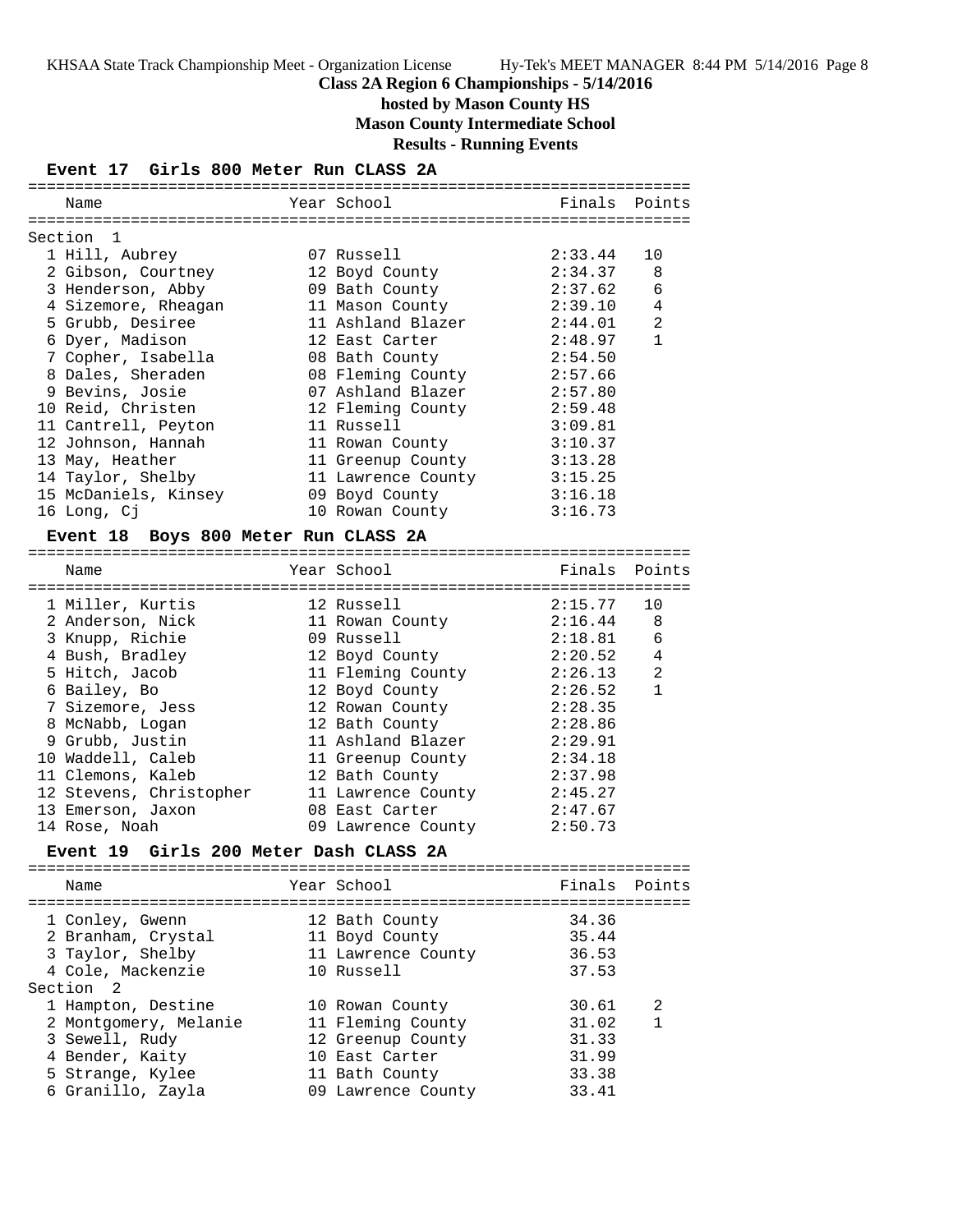# **hosted by Mason County HS Mason County Intermediate School**

#### **Results - Running Events ....Event 19 Girls 200 Meter Dash CLASS 2A** 7 Burch, Megan 09 Russell 33.46 Section 3 1 Barber, Rachael 11 Ashland Blazer 29.30 10 2 Chapman, Hathlyn 10 Rowan County 29.54 8 3 Robinson, Kaylee 12 Ashland Blazer 30.31 6 4 Ballard, Shelby 10 Greenup County 30.36 4 5 Greene, Leah 11 Mason County 31.03 6 Boggs, Emilee 11 East Carter 31.15 7 King, Tea 09 Mason County 31.31 8 Jackson, Alondra 10 Fleming County 31.87 **Event 20 Boys 200 Meter Dash CLASS 2A** ======================================================================= Name The Year School The Points Points Points ======================================================================= Section 1 1 Humphrey, Diamantee 12 Fleming County 26.92 2 Phillips, Kane 11 East Carter 29.72 3 Hall, Benji 10 Lewis County 29.76 4 Loughery, Christopher 11 Lawrence County 30.98 Section 2 1 Huddle, Evan 12 East Carter 26.90 2 Markwell, Garrison 09 Rowan County 29.40 3 Caudill, Brayden 08 Lewis County 29.56 Section 3 1 Barker, Sam 12 Bath County 24.21 10 2 Harper, Vincent 10 Rowan County 24.52 8 3 Cole, Spencer 12 Russell 25.08 6 4 Krolikowski, Kris 12 Bath County 25.16 4 5 Stewart, Devante 12 Mason County 25.17 2 6 Robinson, Reese 10 Boyd County 25.46 1 7 Whitehead, Donov 10 Boyd County 25.74 8 George, Jakob 11 Russell 25.78

#### **Event 21 Girls 3200 Meter Run CLASS 2A**

======================================================================= Name The Year School The Finals Points ======================================================================= Section 1 1 Staviski, Carrie 10 Bath County 12:33.42 10 2 Gibson, Courtney 12 Boyd County 12:35.75 8 3 Thornburg, Mary Alice 09 Ashland Blazer 12:55.45 6 4 Adkins, Kaitlyn 08 Greenup County 13:15.26 4 5 Faris, Hayden 07 Mason County 13:26.00 2 6 Cyrus, Kelsey 10 Rowan County 13:30.78 1 7 Wireman, Jenna 09 Greenup County 14:11.19 8 Stewart, Colleen 10 Mason County 15:13.53 9 Bussell, Jaycie 07 Bath County 17:08.25 -- Leet, Olivia 11 Fleming County DNF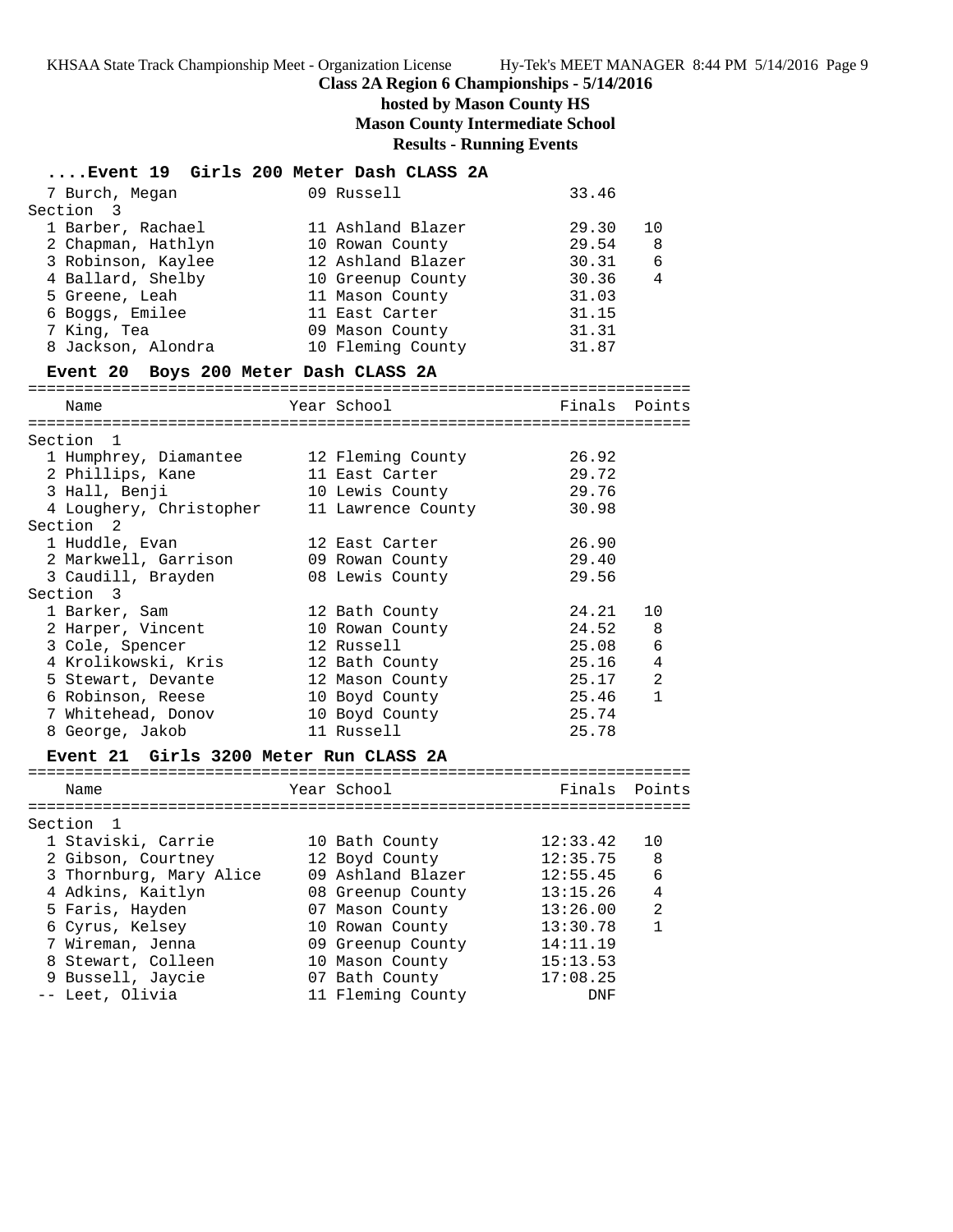**hosted by Mason County HS**

**Mason County Intermediate School**

**Results - Running Events**

| Event 22 Boys 3200 Meter Run CLASS 2A |  |  |  |  |  |  |
|---------------------------------------|--|--|--|--|--|--|
|---------------------------------------|--|--|--|--|--|--|

| Name                                      | Year School                     | Finals                     | Points        |  |
|-------------------------------------------|---------------------------------|----------------------------|---------------|--|
|                                           |                                 |                            |               |  |
| 1 Miller, Elijah                          | 09 Boyd County                  | 10:55.85                   | 10            |  |
| 2 Applegate, Robert                       | 10 Fleming County               | 11:04.77                   | 8             |  |
| 3 Boyle, Dylan                            | 11 Ashland Blazer               | 11:07.33                   | 6             |  |
| 4 Andre, Tyler                            | 12 Russell                      | 11:11.48                   | 4             |  |
| 5 Mabry, Andrew                           | 12 Rowan County                 | 11:12.25                   | 2             |  |
| 6 Ward, Braxton                           | 10 Rowan County                 | 11:15.29                   | $\mathbf{1}$  |  |
| 7 Sparks, Eric                            | 10 Boyd County                  | 11:19.04                   |               |  |
| 8 Scott, Jules                            | 09 Russell                      | 11:34.46                   |               |  |
| 9 Bowen, Caleb                            | 09 Bath County                  | 11:44.85                   |               |  |
| 10 Riggs, Isaiah                          | 08 Mason County                 | 11:59.43                   |               |  |
| 11 Handley, Caleb                         | 09 East Carter                  | 12:36.91                   |               |  |
| 12 Kissell, Cody                          |                                 | 08 Fleming County 12:50.72 |               |  |
| 13 White, Michael                         | 09 Lewis County                 | 12:59.65                   |               |  |
| 14 Thomas, Gharan                         | 09 Ashland Blazer               | 14:06.64                   |               |  |
| 15 Purvis, Taylor                         | 08 Bath County                  | 14:55.74                   |               |  |
|                                           |                                 |                            |               |  |
| Event 23 Girls 4x400 Meter Relay CLASS 2A |                                 |                            |               |  |
| School                                    |                                 |                            | Finals Points |  |
|                                           |                                 |                            |               |  |
| Section 2                                 |                                 |                            |               |  |
| 1 Ashland Blazer                          |                                 | 4:27.74                    | 10            |  |
| 1) Robinson, Kaylee 12                    |                                 | 2) Bevins, Josie 07        |               |  |
| 3) Grubb, Desiree 11                      |                                 | 4) Rymer, Sarah 10         |               |  |
| 2 Mason County                            |                                 | 4:30.97                    | 8             |  |
| 1) Dawson, Abigail 09                     |                                 | 2) Faris, Hadley 10        |               |  |
| 3) Frodge, Jordan 11                      |                                 | 4) Jackson, Hannah 12      |               |  |
| 3 East Carter                             |                                 | 4:40.15                    | 6             |  |
|                                           |                                 |                            |               |  |
| 1) Boggs, Emilee 11                       |                                 | 2) Dyer, Madison 12        |               |  |
| 3) Gallion, Kayle 10                      |                                 | 4) Lewis, Kaylee 08        |               |  |
| 4 Fleming County                          |                                 | 4:52.58                    | 4             |  |
| 1) Allen, Sarah 09                        |                                 | 2) Purvis, Mackenzie 12    |               |  |
| 3) Reid, Christen 12                      |                                 | 4) Fearin, Abby 12         |               |  |
| 5 Rowan County                            |                                 | 4:54.51                    | 2             |  |
| 1) Cross, Promise 08                      |                                 | 2) Mays, Reagan 08         |               |  |
| 3) Peyton, Riley 09                       |                                 | 4) Marcum, Angela 09       |               |  |
| 6 Bath County                             |                                 | 5:26.17                    | 1             |  |
| 1) Oldfield, Amelia 07                    |                                 | 2) Strange, Kylee 11       |               |  |
| 3) Ott, Joanna 08                         |                                 | 4) Blackburn, Makayla 08   |               |  |
| -- Boyd County                            |                                 | DQ.                        | out of zone   |  |
| 1) Gibson, Courtney 12                    |                                 | 2) Rice, Kayla 10          |               |  |
| 3) Parker, Jasmin 09                      |                                 | 4) McDaniels, Kinsey 09    |               |  |
| <b>Event 24</b>                           | Boys 4x400 Meter Relay CLASS 2A |                            |               |  |
|                                           |                                 |                            |               |  |
| School                                    |                                 | Finals                     | Points        |  |
|                                           |                                 |                            |               |  |
| Section<br>$\mathbf{1}$                   |                                 |                            |               |  |
| 1 Russell                                 |                                 | 3:54.49                    | 10            |  |
| 1) Miller, Kurtis 12                      |                                 | 2) Kouns, Brayden 12       |               |  |
| 3) Wolfe, Andrew 12                       |                                 | 4) Knupp, Richie 09        |               |  |
| 2 Boyd County                             |                                 | 3:56.74                    | 8             |  |